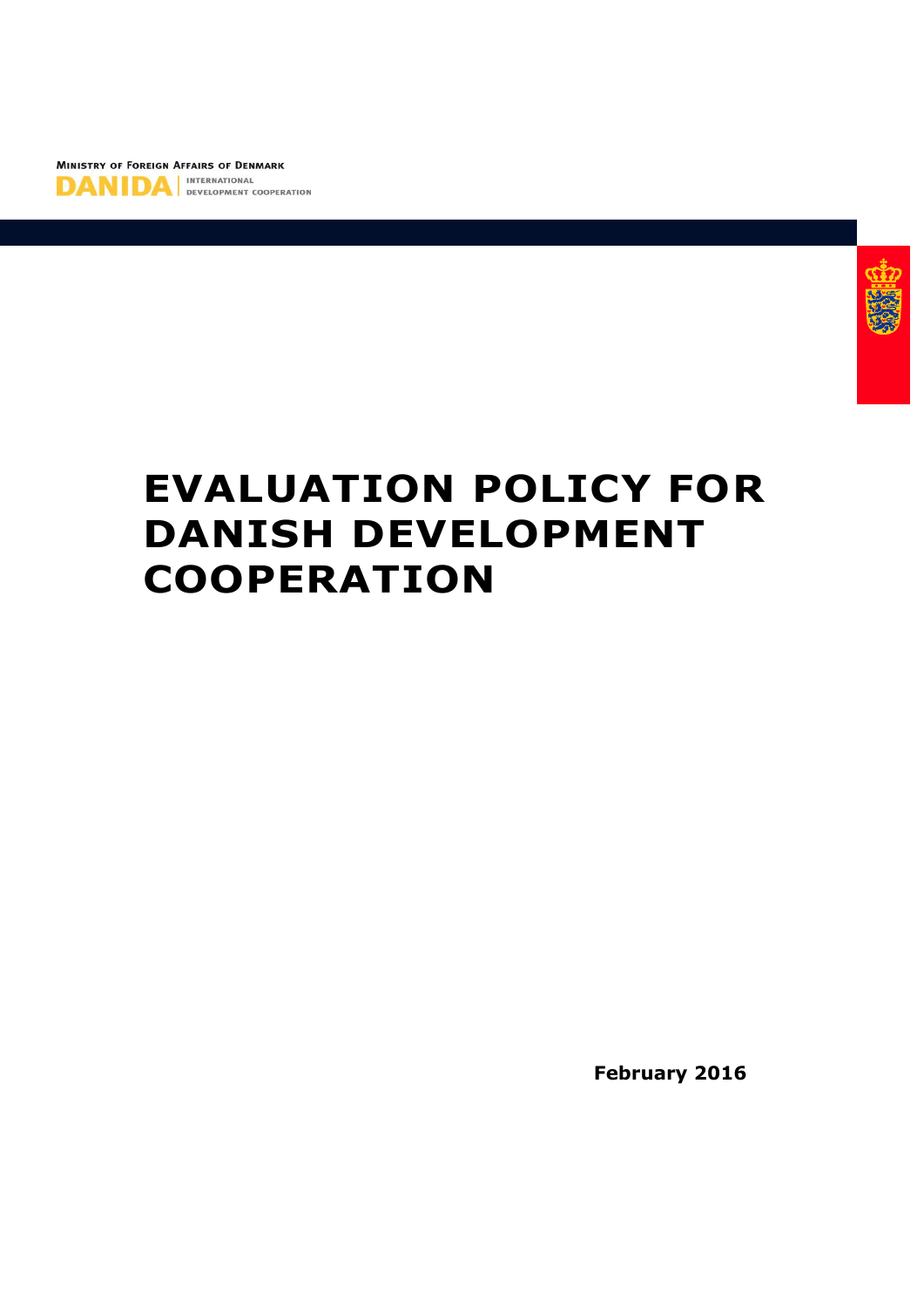#### **Foreword**

This Policy lays out the purposes, principles and main procedures for the evaluation of Danish development cooperation. At a time where there is increased interest in the effective use of development funding, the Ministry of Foreign Affairs with this policy want to provide transparency around evaluation and evaluation processes as evaluations are an important source for information about development results.

Evaluation of development cooperation will continue to serve two interrelated purposes: Learning with a view to improving the quality and the results from development cooperation; and accountability through reporting and communicating results to stakeholders in Denmark and abroad.

The policy recognises that Danish development cooperation - knowledge as well as financial assistance - is a contribution to change processes in developing countries aiming at reducing poverty, promoting human rights, democracy, sustainable development, peace and stability. Evaluations will assess the Danish contribution to changes in these wider goals and make recommendations as to how this contribution can be strengthened.

Thus, evaluations play an important role in the programme cycle providing evidence for what works and what does not work and under which circumstances – evidence that is useful in the design and programming of future assistance. In the past years, the Ministry of Foreign Affairs/Danida has strengthened its focus on results and evaluability in the planning and implementation of development interventions. Design and preparation of programmes and projects is now based on a theory of change for how the Danish intervention will lead to the planned results and a results framework with indicators at the output, outcome/impact levels. These initiatives are important for better evaluations and hence increased opportunities to learn from past experiences.

The Policy aims at strengthening learning from evaluation results through inter alia the new real-time evaluations, where an independent external evaluation process will provide feed-back to the programme during implementation with a view to adapting the programme to achieve better results. Furthermore, a systematic follow-up to recommendations has been ensured through the establishment of an Evaluation Meeting headed by the State Secretary for Development Policy.

The implementation of this policy, including coverage and quality of the evaluations, will be reviewed in 2017.

The Ministry of Foreign Affairs

December 2015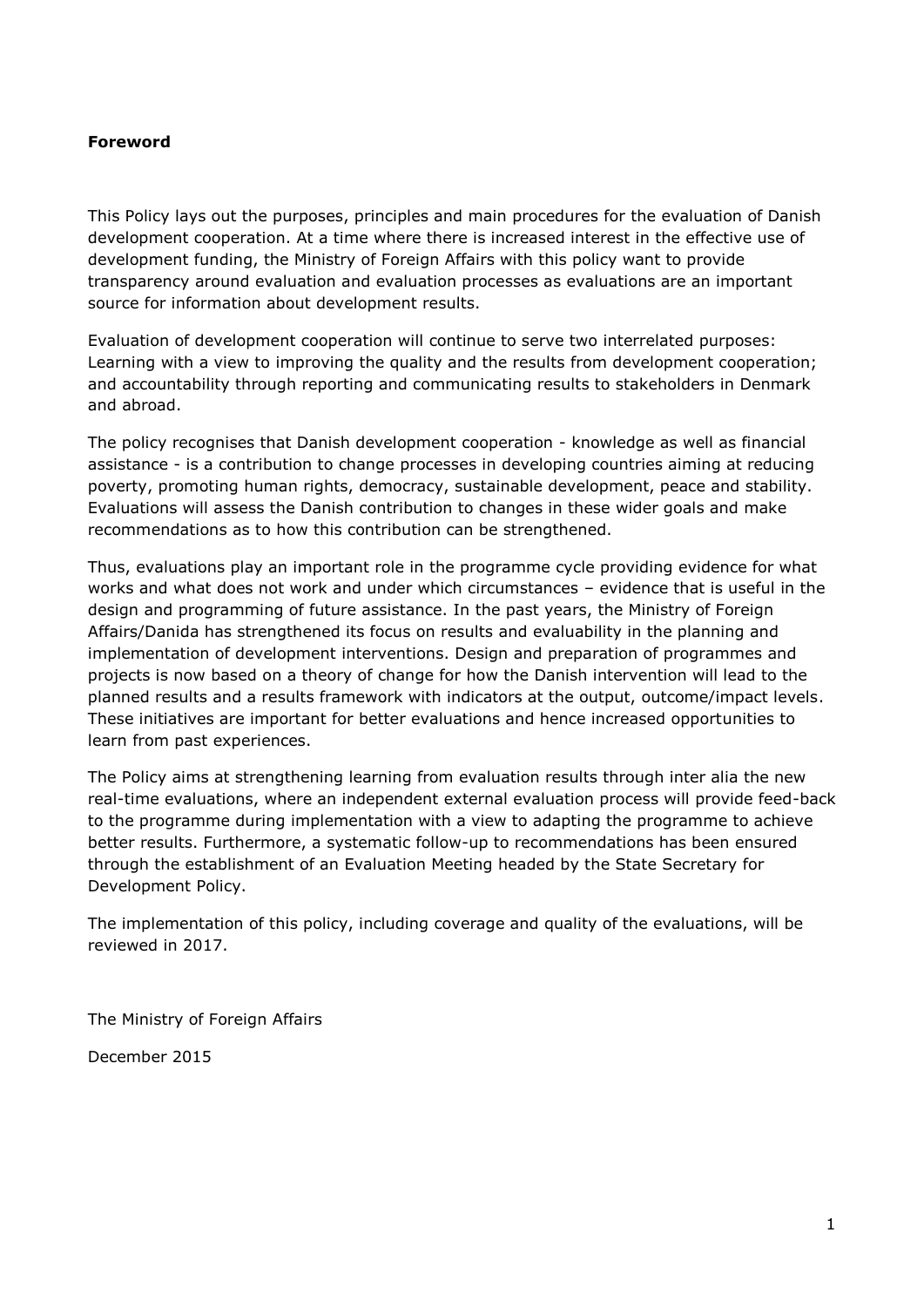# **Introduction**

Significant changes are taking place in international development cooperation, and evaluations are being carried out in an increasingly complex and dynamic environment. This is reflected in the widening of objectives that Denmark seeks to achieve and the fast changing contexts that cooperation is working in. The broad range of objectives that Danish development cooperation is expected to deliver on is reflected in the Law on Development from 2012 stating that the objective of Denmark's development cooperation is to combat poverty as well as promote human rights, democracy, sustainable development, and peace and stability. In addition, development cooperation should also serve Danish national interests in a peaceful, stable, and just world. The widening of objectives is also reflected in the Sustainable Development Goals.

It is long recognised that development cooperation works in combination with other development drivers, such as trade, the private sector, the governments' own resources, and that success of development cooperation also depends on the political economy and the political processes in a given country. In addition, Denmark is increasing its development cooperation in fragile situations where contexts are in a flux and a wide variety of instruments are brought to use and where the development cooperation has to work in tandem with other types of cooperation not least security measures. Danish development cooperation is delivered through partnerships with governments - in accordance with national plans and through the budget -, with Danish, local and international organisations, private sector operators, and with multilateral organisations.

Evaluation plays a critical role in assessing and understanding the contribution of Danish development cooperation to these wider objectives in this complex and ever changing environment: By generating learning and evidence for what worked and what did not work and why, in order to inform future cooperation and by assessing the results of the cooperation.

This document sets out the policy for evaluation of Denmark's development cooperation. The purpose is to:

- provide clarity and transparency in the conduct of evaluations of cooperation with developing countries
- further a shared understanding among stakeholders of the priorities, usefulness and value-added for development cooperation from these evaluations
- outline principles and standards to promote quality and utility of evaluations.

The evaluation policy is complemented by the Danida Evaluation Guidelines that in details sets out the procedures, processes, rules, and responsibilities of various parties involved in evaluation of development cooperation.

# **1. Evaluation – definition and purpose**

-

Evaluation is defined as the systematic and objective assessment of an on-going or completed project, programme, strategy or policy, its design, implementation and results. $1$  The term systematic involves that the methods used in an evaluation should be replicable and standarddriven, and the term objective refers to avoiding biases and conflicts of interest in the selection of subjects to evaluate and in the evaluation process.

<sup>&</sup>lt;sup>1</sup> OECD/DAC: Quality Standards for Development Evaluation, OECD 2010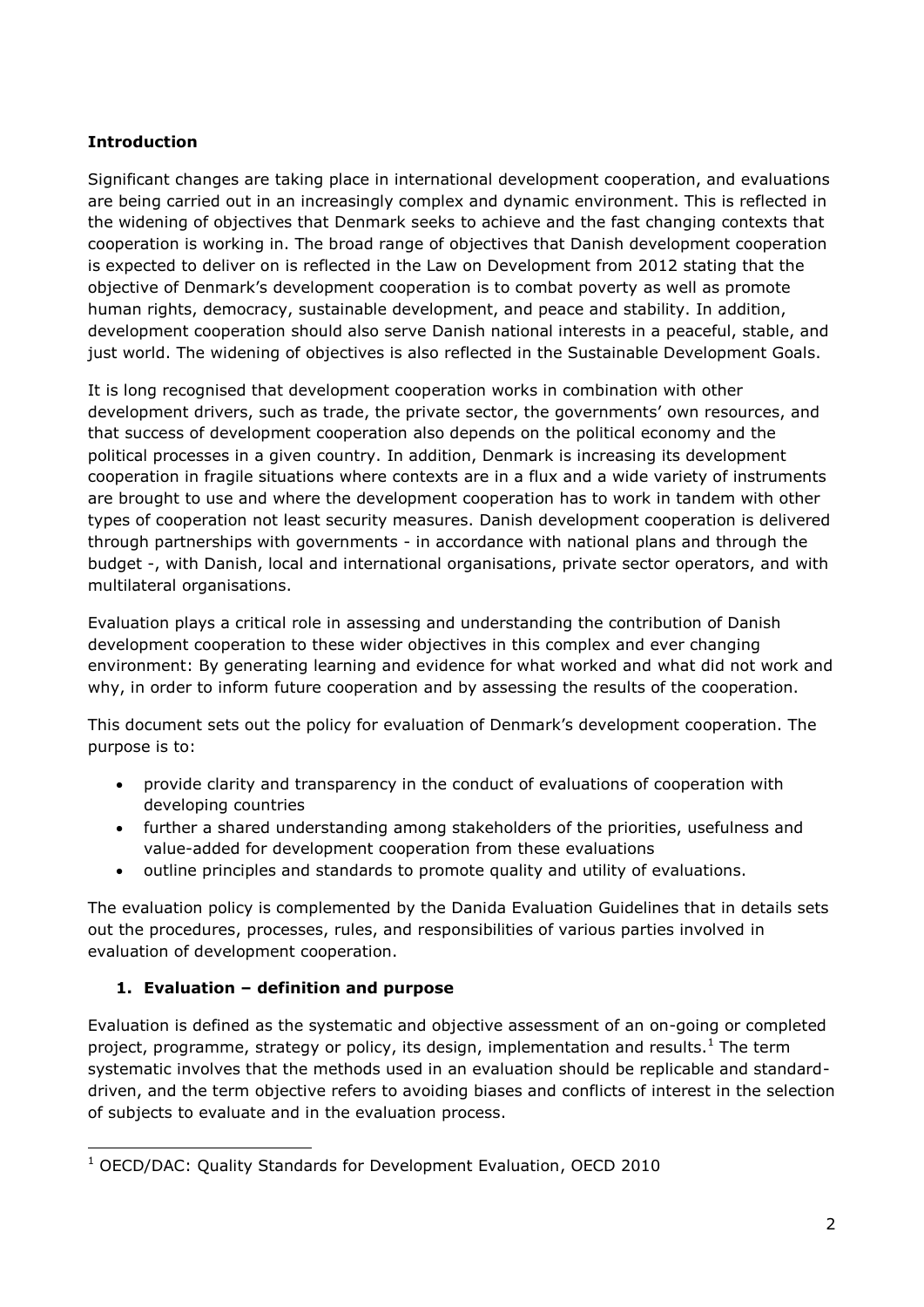Hence an evaluation should provide credible and useful conclusions, findings and recommendations that can be used to 1) provide documentation for the results of the intervention to provide accountability; 2) provide learning to inform new policies, programmes etc., and in the case of real time evaluations inform on-going activities with a view to adapting those to promote better results. An evaluation not only provides a systematic and objective assessment, it also identifies what changes have taken place as a result of the intervention and critically *why* these changes have occurred and how these changes may have impacted on people. It investigates the theory behind the change, including the hypotheses and

assumptions, the context and causalities to understand better the results.

Evaluations facilitate evidence-based policy-making and design of new interventions not only for Denmark but also for development partners.

Evaluation of Danish development cooperation serves two interrelated purposes:

- Learning with a view to improving the quality and results of development cooperation through generation of knowledge about what works, and why.
- Accountability through reporting and communicating results from the development cooperation to stakeholders and the wider public in Denmark and abroad, including beneficiaries.

All evaluations serve both purposes. Hence, they will address accountability through an assessment of results and impact of the investment as well as provide learning that can be used to strengthen implementation and for the improved design of new interventions.

# **Box 1: Evaluation, monitoring, review and audit.**

Evaluations supplement and work in conjunction with other instruments and management tools to monitor and assess the cooperation. Evaluation, monitoring, reviews and audits are complementary but serve different purposes. **Evaluations** are independent and focus on outcomes and impacts and on answering *why* change occurred. Monitoring and reviews are undertaken on behest of the programme, and **monitoring** most often focus on activities and outputs, *what* has happened, whereas **reviews** are a periodic assessment and tend to emphasise operational aspects and hence is closely linked to the monitoring function; and **audits** look at the integrity of the processes.

# **2. Key principles**

Addressing both accountability and learning, evaluation of Danish development cooperation is guided by the following core principles derived from the OECD/DAC quality standards for evaluation:

 **Independence**: High quality evaluations depend on evidence that is objective and credible. Development evaluation must be independent from programme design, management and implementation. Evaluations should be carried out by knowledgeable experts with high integrity that are independent of those responsible for the design, planning and implementation of the intervention that is being evaluated and they themselves must not have been involved with the subject of evaluation. The methods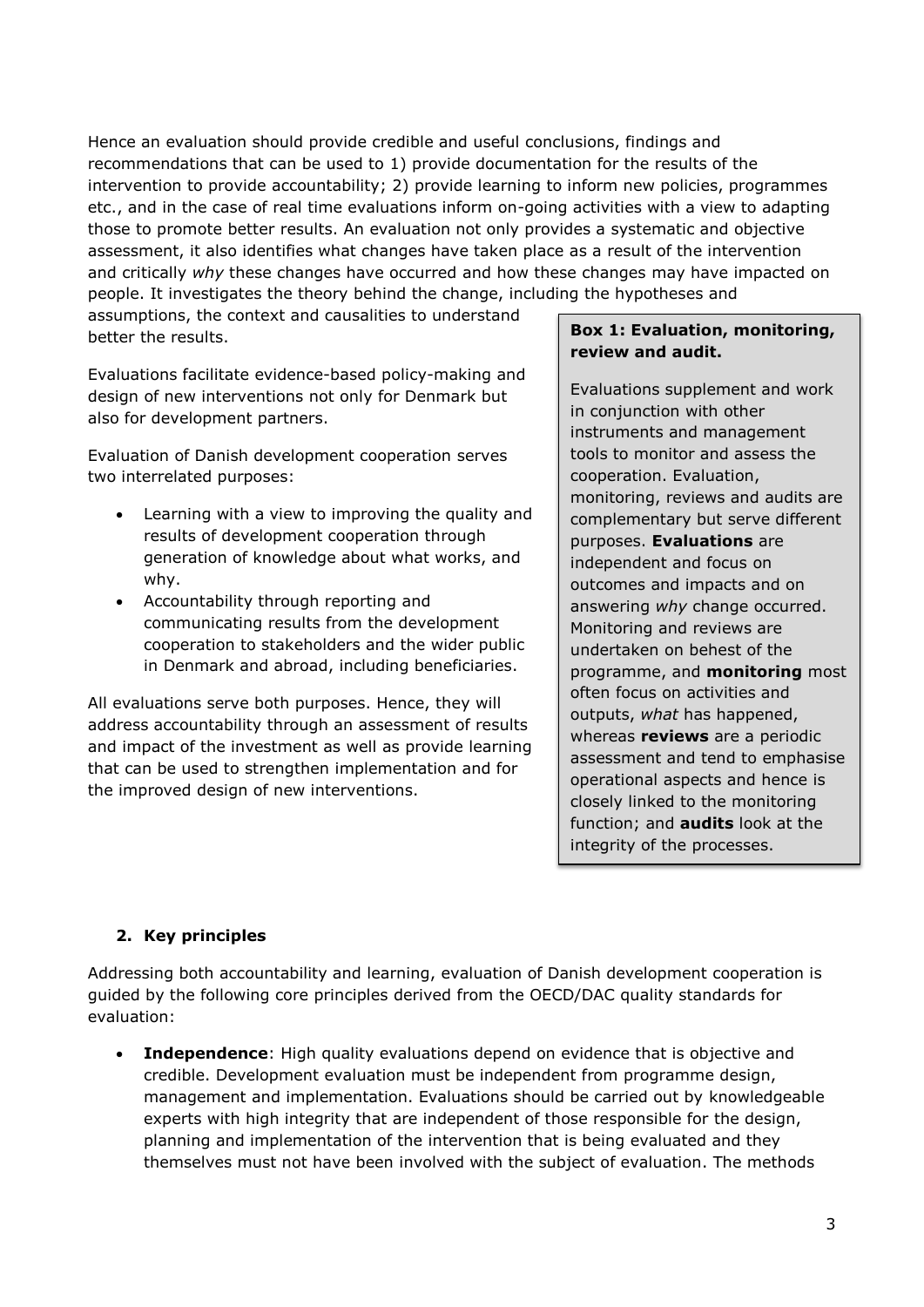applied, the governance arrangement for ensuring the quality of the evaluation, and the management of the evaluation should be designed to provide credible, reliable evidence.

- **Transparency**: Evaluations, including the process, data, conclusions, and recommendations as well as follow-up measures must be made publicly available for sharing lessons more widely and for accountability purposes. Disclosure will also allow review and test of the analysis and the methodologies used by other evaluators and researchers.
- **Quality**: Evaluation designs, approaches and methodologies should reflect the best available given the questions that needs answering. The purpose is to get the most reliable and useful answers to the evaluation questions. Impartial expert reviewers should be widely used to enhance evaluation quality. Denmark adheres to the OECD/DAC international quality standards for evaluation.
- **Utility**: The evaluation, the evaluation process and its products must be designed and implemented with the clear purpose of being useful for development practitioners. The users will be involved in identification of evaluation topics, in the timing of the evaluation to feed into new policies, strategies and interventions, in ensuring that the right questions are asked, in the evaluation process itself and afterwards in the followup of the recommendations. The Evaluation Department should safeguard the independence and integrity of the evaluation in this process.
- **Ethics**: The rights and dignity of all involved in an evaluation must be respected. The design of the evaluation must consider any ethical issues that may occur. Confidentiality and anonymity of participants must be respected when sought for. There must be no external pressures on the evaluators or the evaluation stakeholders regarding the outcome of the evaluation. Evaluators must take account of differences in culture, local behaviour, religious beliefs, sexual orientation, gender roles, disability, ethnicity and social differences when designing evaluations and carrying out evaluations.
- **Partnerships and capacity development**: To enhance ownership, utilisation and capacity, partnerships are sought for with stakeholders in developing countries in designing and carrying out evaluations. Coordination and cooperation with other development partners will be considered to reduce transaction costs and ensure wider learning.
- **Participation:** Where possible the evaluation and the evaluation process must be designed to ensure that direct beneficiaries (women and men) of the development intervention under evaluation are consulted and have opportunity to bring forward views and suggestions for improvements.

All principles are important and will be pursued by the Evaluation Department in its work with establishing the evaluation programme, designing evaluations, ensuring their quality, and in the follow-up work. The organisational set-up for the Evaluation Department in the Ministry of Foreign Affairs is designed to ensure independence from operations with the Head of the Evaluation Department reporting directly to the Minister responsible for Development Cooperation through the Secretary of State for Development Cooperation. An important role for the Evaluation Department is to protect the evaluators for undue pressure from stakeholders, including partners implementing Danish assistance and staff at the Ministry of Foreign Affairs.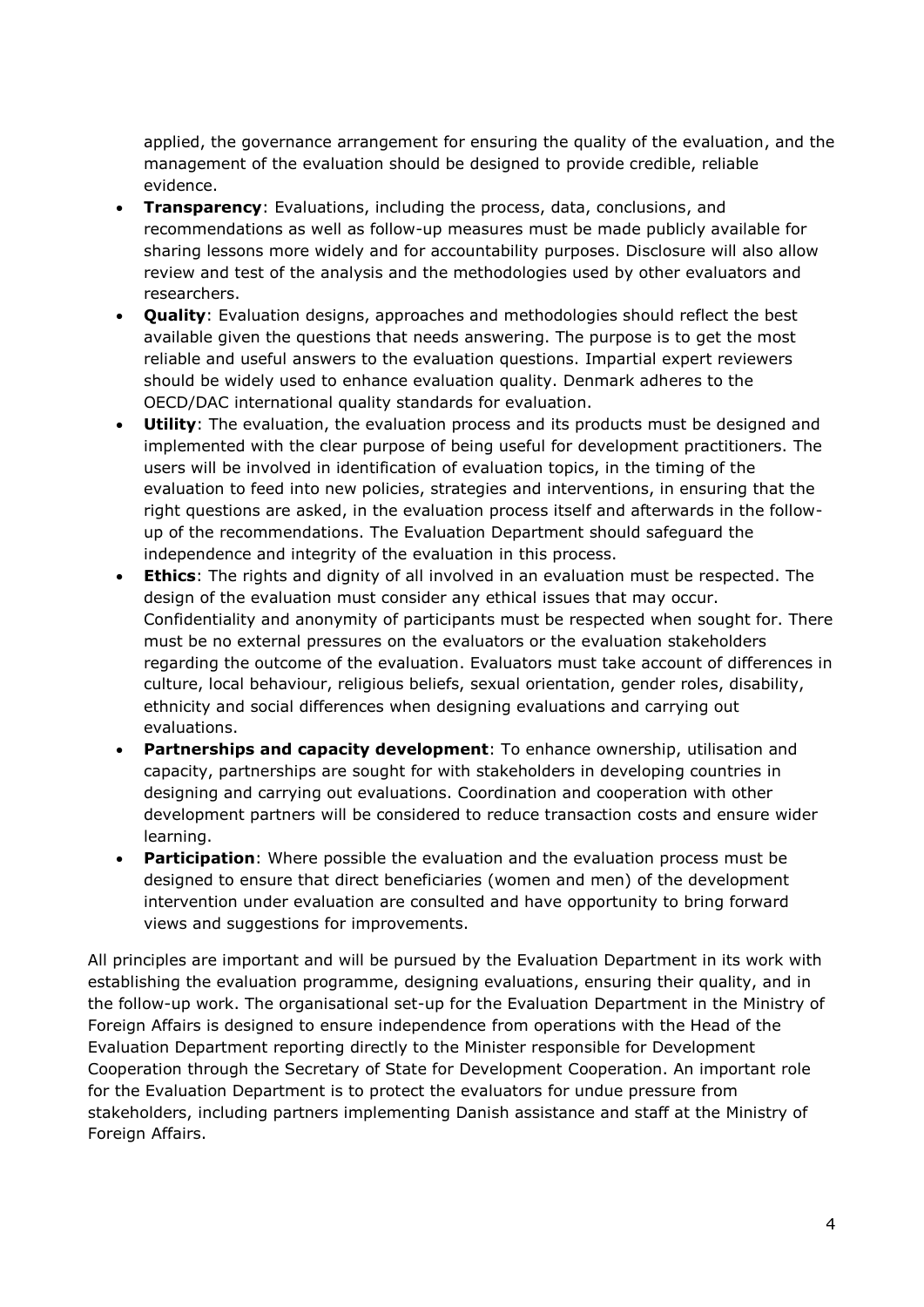At the same time, it is also clear that there is an inherent dilemma between on the one hand independence and on the other utility and usefulness that needs to be observed carefully with a view to ensuring as much utility as possible without compromising independence. When assessing independence, focus is on strong evidence and sound methodologies that can be replicated as well as careful observation of the independence and the integrity of all involved in the evaluations.

# **3. Getting to better evaluations**

High quality evaluations that lead to learning and accountability depend on a number of things related both to the evaluability of the intervention as well as relevant monitoring during implementation, and the preparation of the evaluation itself.

The Evaluation Department will continue to be an active partner in developing the necessary tools to promote evaluability of development interventions. The recent decision to strengthen emphasis on results in the Ministry of Foreign Affairs, including the decision to base programming of new interventions on theories of change and related results frameworks, and increased focus on monitoring through the implementation phase offer opportunities for better evaluations.

Well prepared terms of reference for the evaluation, with clear evaluation questions developed in close consultation with stakeholders, design of evaluation processes that involve key stakeholders, and rigorous quality assurance are essential for production of evaluations of high quality for accountability and usability.

The OECD/DAC evaluation criteria will continue to inform the conduct of evaluations in the data collection and the analysis:

- Relevance is the extent to which the objectives of the intervention are consistent with the needs of those it intends to benefit and whether it is relevant to the strategic goals that Denmark and the partner country/organisation are pursuing.
- Effectiveness is the extent to which the planned results are being achieved.
- Efficiency is the extent to which the resources used are appropriate in relation to the results.
- Sustainability is the actual or probable continuation of benefits from an initiative after major development assistance has been completed. Evaluations should also assess whether the changes brought about are transformational.
- Impact is positive, and negative, direct or indirect effects produced by an initiative intended or unintended.

Other criteria such as coherence and coordination will be added when found of specific interest to the subject of evaluation e.g. evaluation of interventions in fragile contexts and humanitarian assistance.

#### **Box 2: Transformational**

**change** is the process whereby positive development results are achieved and sustained *over time*  by institutionalizing policies, programmes and projects within national strategies.

Results that contribute to changing systems, norms and values, power structures, and root causes can also be transformational.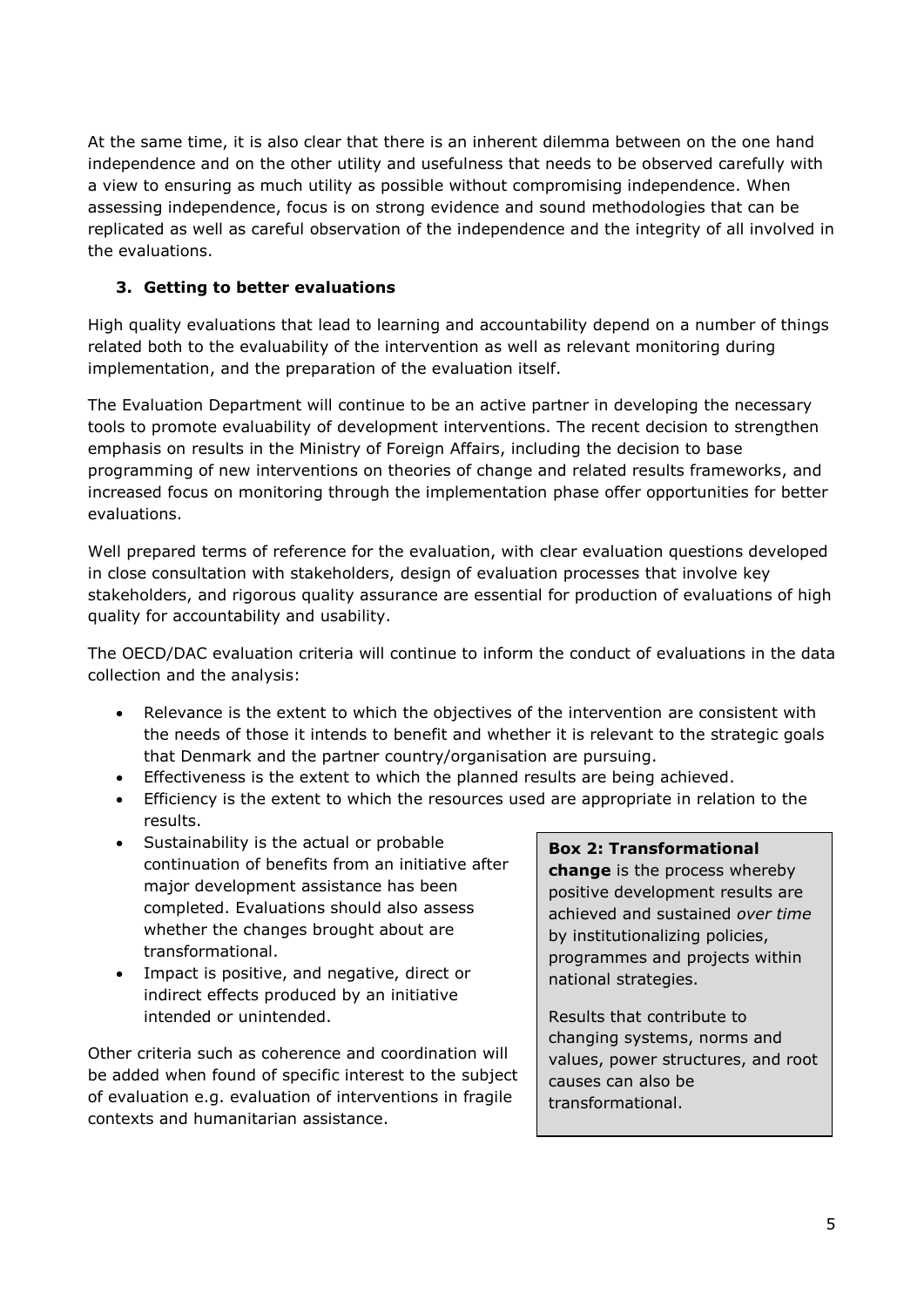Not all criteria may be equally relevant in all evaluations. When preparing evaluations, it will be decided which criteria should be used, as well as the evaluation approach and methods used to gather and analyse data.

The OECD/DAC evaluation criteria should not become a straitjacket within which evaluations are designed, implemented and communicated. Rather, they should be understood as a tool in the evaluation process to ensure that the evaluation cover issues of importance to answer the essential questions of any evaluation: What worked, what did not work, and why, and then what now?

#### **4. Types and approaches of evaluations**

The Ministry of Foreign Affairs basically operates with three types of evaluation products:

- **Evaluations** of policies, strategies, themes, and programmes. These ex-post evaluations are often strategic in nature as they seek to address issues of broader interest to policy makers and the public as to the results of development cooperation as well as provide learning to inform new policies, strategies, and programmes. Only the Evaluation Department can initiate evaluations.
- **Real-time evaluation (RTE):** A real-time evaluation is an independent, external evaluation process that runs in parallel to a programme, while this is being implemented, and regularly makes evaluation findings available for the on-going implementation and course correction of the programme to promote that goals are reached. RTEs have the potential to provide learning and adaptation as the programme is being implemented. They differ from country programme monitoring by being independent and by focusing on selected key outcomes and programme assumptions. A RTE may also feed into a summative evaluation carried out of parts of the country programme or the full country programme after the end of the programme cycle following the normal procedures for evaluations. Real-time evaluations are being piloted in connection with country programmes initially in 3 countries.
- **Evaluation studies** are studies of a particular issue where evidence is sought for. Evaluation studies can be used for documenting results. They may also take the form of meta evaluations/synthesis evaluations based on evaluation results produced by the Ministry of Foreign Affairs as well as other development partners and/or research. Evaluation studies may be studies in their own right or form part of the preparation for a larger evaluation.
- **Follow-up evaluations:** These evaluations are designed as immediate follow-up to just finalised evaluations with the purpose of supporting efforts to enhance evaluability of the next phase of the strategy or programme.

The Evaluation Department seeks to employ the best methodological approach to evaluation that can answer most questions in the best-evidenced way given the context, the complexity and the data available. The most commonly used approach is the theory-based approach. In most cases, the theory based approach offers the best possible opportunity to deliver answers to complex questions as the theory based approach recognises that the Danish engagement only provides a contribution to the overall goals.

Through a theory-based approach contribution pathways between the activities funded and the overall goals are assessed. It is an approach that is suitable for complex settings including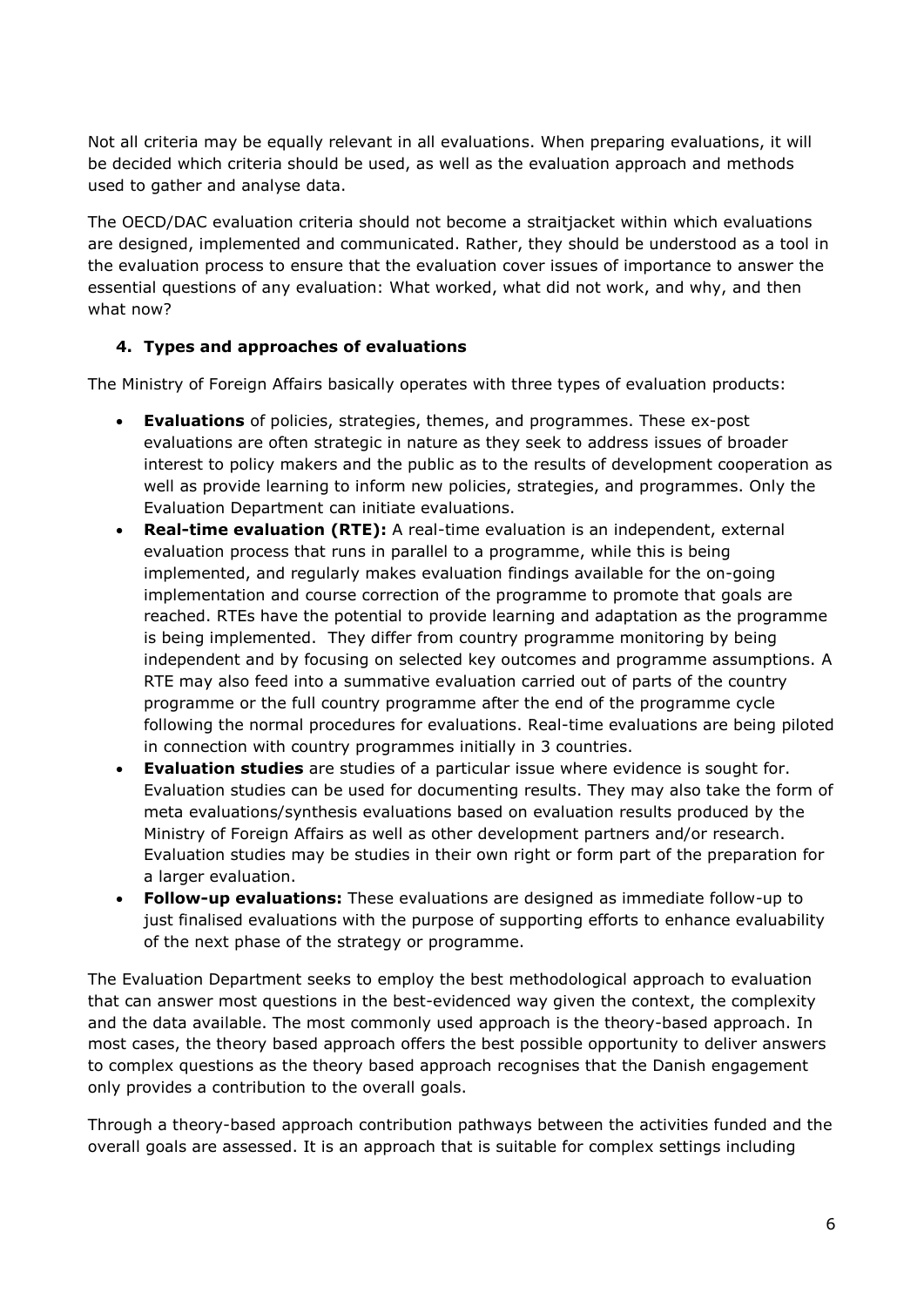fragile environments where there are multiple related interventions and multiple assumptions and lines of enquiry made and where it is difficult to collect large amounts of data. Theorybased approaches use a variety of methods and both qualitative and quantitative data. To the extent possible, and where data availability enables it, qualitative methods should be supplemented by quantitative methods.

#### **Box 3: The evaluation process, roles and responsibilities – general description**

**Selection of the subject of evaluation:** Through the process for the establishment of the evaluation programme a subject is selected. Responsible: Evaluation Department (EVAL)

**Terms of reference**: EVAL is responsible for the terms of reference which should be developed in full consultation with the departments/embassies involved in the evaluation as well as Technical Advisory Services. The terms of reference sets out the purpose, scope, methodology for the evaluation as well as demands for the expertise sought from the evaluation team.

**Selection of evaluation team:** The evaluation team is selected through international competitive bidding where due attention is paid to ensure the right competencies, integrity and independence of the team selected. The Department for Contracts are responsible for the bidding contracting with input from EVAL on the substance. The members of the team must have the relevant expertise related to the subject of evaluation as well as evaluation expertise. The evaluation team prepares and carries out the evaluation according to the Terms of reference and is accountable to EVAL.

**Governance of the Evaluation:** EVAL manages the evaluation process and ensures quality control throughout the process. EVAL also protects the independence of the Evaluation. An Evaluation reference group (ERG) is set up to advice the Evaluation Department on factual, contextual and methodological issues related to the evaluation in question. The ERG will include technical expertise and peer reviewers most often drawn from universities or think tanks as well as representatives from relevant departments, embassies, partner organisations and countries.

**Management response and follow-up:** The Department/embassy responsible for the evaluation subject is responsible for drafting a management response to the recommendations of the evaluation. The management response is presented to the programme committee for discussion among peers and to promote learning across the organisation. The evaluation and management response is then brought to the attention of senior management and the Minister responsible for Development Cooperation. After 1-2 years the responsible department is required to report to the Evaluation Meeting of senior management on the follow-up measures and the usefulness of the evaluation.

**Communication of the evaluation:** Evaluations and management responses are publicized by EVAL. Communication will be targeted towards different audiences – users, stakeholders, the public in Denmark and in the developing countries - using different forms of communication (e.g. seminars) and modes of communication, including social media.

See Danida Evaluation Guidelines for more details.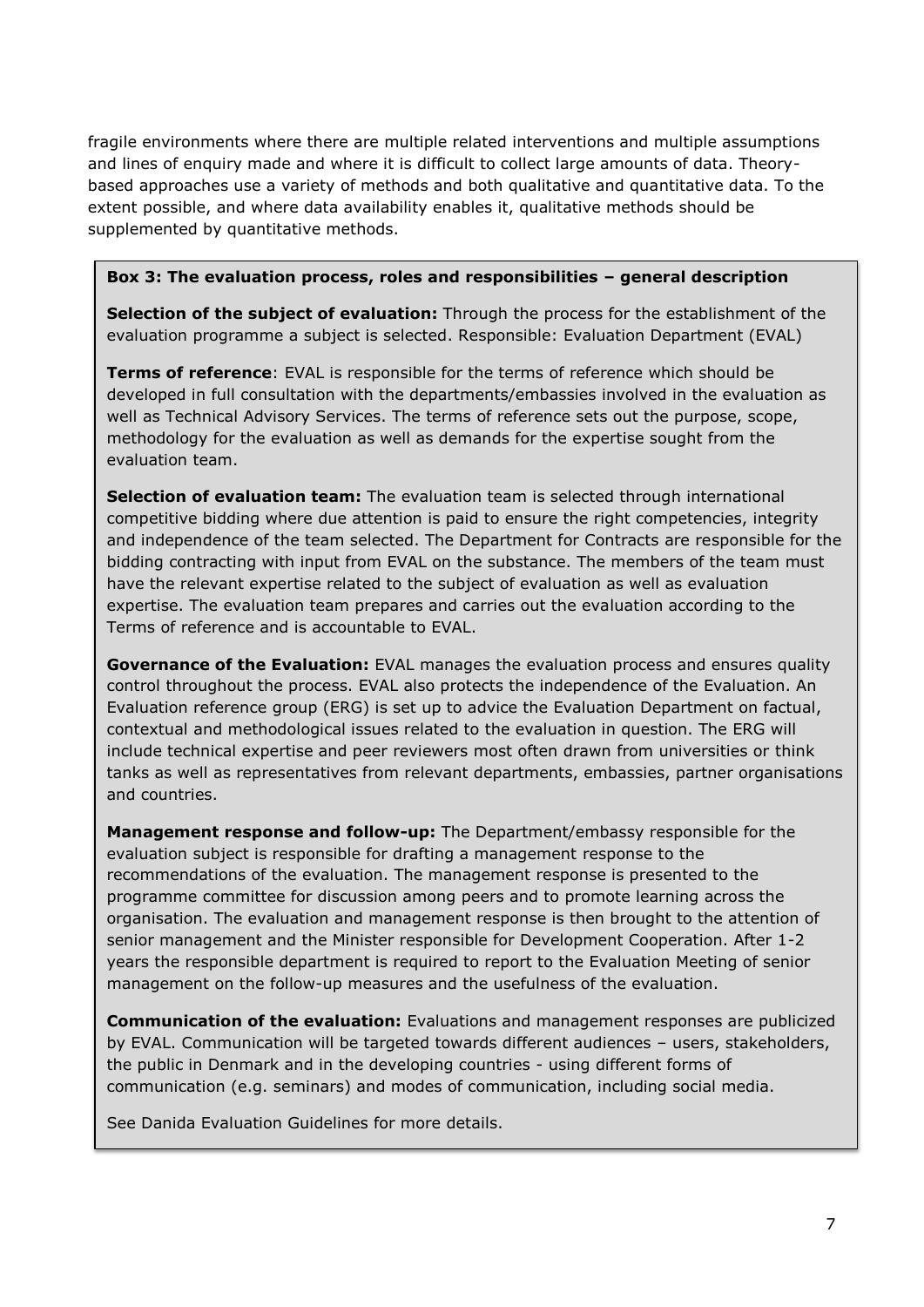Similarly, the Evaluation Department will seek to apply the most suitable evaluation process that can best lead to a high quality output of the evaluation. This is particularly important when it comes to complex evaluations of policy issues where traditional evaluation approaches and methodologies may not apply. Issues to consider are among other aspects: The scope of the terms of reference, the requirements of the evaluators, the structuring of the reference group and the involvement of partners and other stakeholders. For very complex non-standard evaluations, it may be expected that a much closer involvement of stakeholders will be warranted to get to a usable result.

**Box 4: EVAL works in collaboration with a range of partners to carry out evaluations.**

**Ministries, departments, and embassies** demand evaluations and are the primary users of the outcomes.

**Consultancy companies** most often provide the teams carrying out evaluations selected among consultants and experts on the subject matter from universities or think tanks.

**Think tanks and Universities** are involved in evaluations either as contract holders or through participation in evaluation teams or as members of reference groups.

**Partner countries** are part of the process and at a minimum involved in the reference group where relevant

**Civil society and private sector** are often involved in implementing development cooperation, and will where relevant be involved in evaluations as informants, stakeholders, and members of reference groups.

Joint evaluations with other donors will be sought when deemed appropriate e.g. in connection with evaluations of joint modalities such as budget support. Benefits in the form of low transaction costs for the evaluator and the evaluated will have to be observed.

# **5. What should be evaluated?**

Within a reasonable timeframe of 5-7 years all types of **bilateral development cooperation** should be evaluated – that is all modalities, and thematic areas. All countries will also be covered either through a real-time evaluation or through evaluation of elements of a programme or a full country cooperation evaluation. Development cooperation is here understood in broad terms as all aspects of cooperation with developing countries and the neighbourhood countries that involves development funding even if this is just a small part of the intervention.

With regard to **multilateral cooperation**, Denmark works through governing boards of multilateral organisations to enhance the organisations' own evaluation functions. It is widely recognized that the capacity to evaluate varies between organisations ranging from the Banks, which are often lead organisations when it comes to developing and testing on a broader scale new evaluation methodologies, to UN-organisations where reviews of evaluation functions continue to call for improvements. Denmark is ready to support peer reviews of multilateral evaluation functions with a view to supporting efforts to improve evaluations.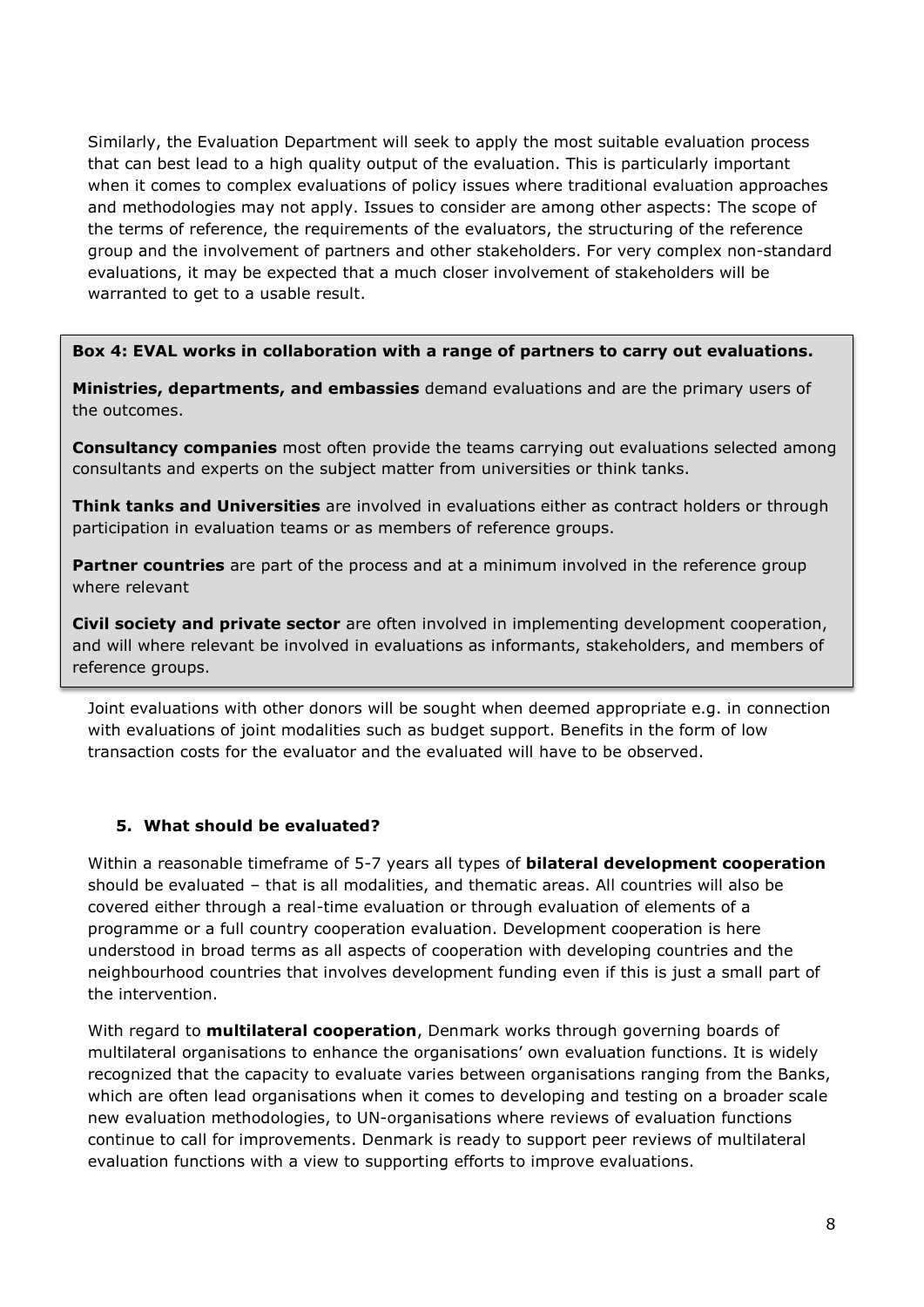Contributions through multilateral organisations may be evaluated as part of a broader evaluation of a development theme or modality. Denmark will also seek to work in collaboration with multilateral organisations and other donors on joint evaluation of issues of common interest, which will as a by-product also enhance Danish insight into the evaluation function of a given organisation.

Annually, the Ministry of Foreign Affairs establishes a two-year rolling evaluation programme based on the following criteria:

- Timing: To ensure usability, evaluations are timed to feed into up-coming strategy or programming processes
- Coverage: Over a 5-7 year period the aim is to cover most bilateral assistance including modalities, large aid programmes and countries.
- Innovative approaches and new themes: To ensure fast learning from innovative approaches, such programme items may be selected for evaluation or where evidence gaps are identified. Studies may also be commissioned in areas where the role of development cooperation is under clarification and definition.

The establishment of the two-year rolling evaluation programme is the responsibility of the Evaluation Department in close consultation with the operational departments and embassies – the primary users, to ensure their ownership for the outcomes of the evaluations produced. The Evaluation Department is free to include any topic that it may deem relevant for evaluation and to bring forward topics for evaluation that are suggested from any source.

The draft programme is consulted and if necessary prioritized in discussions with the senior management and the Council for Development Policy as well as publicized on the Ministry of Foreign Affairs home page for public hearing. Finally, the programme is approved by the Minister responsible for development cooperation and forwarded for comments to the Foreign Policy Committee of the Parliament. The programme may change during the year due to new demands for evaluations or due to changes in priorities.

The main focus of the evaluation programme continues to be on ex-post evaluations of broader

#### **Box 5: The human rights based approach and priority issues**

Danish development cooperation has a human rights based approach implying that the principles of non-discrimination, participation, transparency, and inclusion also apply to evaluations. These principles are well in line with established principles and ethics for evaluations. Evaluations should always take into account the views of target groups (women and men) and seek to engage those directly in the evaluation where relevant and possible.

Evaluations should address issues related to the priority issues of gender equality and sustainable green development. As the Sustainable Development Goals are translated into policy objectives of Danish development cooperation, these will also be addressed in evaluations.

strategic issues relevant for answering broader policy questions and generate more learning about what works and what does now work in development cooperation. Evaluations will also continue to cover more specific areas typically as a response to a request where an evidence gap has been identified. Real-time evaluation will initially be piloted in 3 countries. Their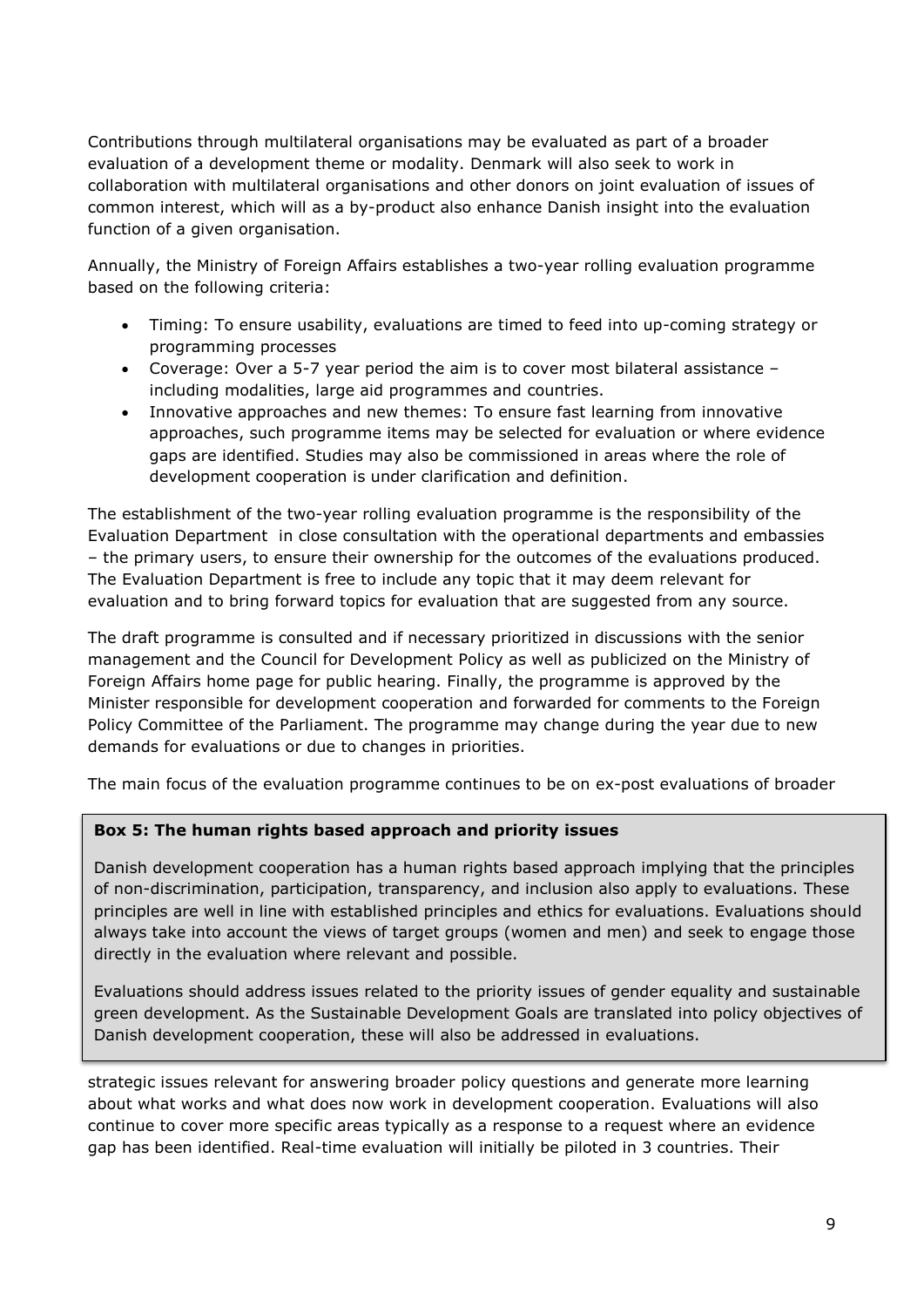usefulness and value-added will be assessed regularly also with a view to further developing this evaluation instrument.

#### **6. Strengthening utility and learning**

Learning from past experiences and sharing of knowledge are important corporate values in the Ministry of Foreign Affairs. Evaluations are an important part of the wider knowledge management and learning in the organisation, and the Evaluation Department cooperates with other parts of the Ministry to promote evidence based policy and planning. This is done through participation in the Programme Committee and through participation in knowledge management and sharing including networking across a range of topics. The Evaluation Department will work closely with the Technical Advisory Services to promote learning and sharing of knowledge and evidence across the organisation, including evidence produced by other donors and in research.

A number of new initiatives have been taken to strengthen learning, including the introduction of real-time evaluations. Learning in the context of a real-time evaluation will take place continuously with a view to making changes to the programme during implementation to better reach the planned results. Results from the real-time evaluation will through the Evaluation Department be fed into the reviews of the Technical Advisory Services and into the relevant Embassy which can then suggest changes to the programme based on the agreed procedures for programme changes.

The responsible unit for the evaluation subject is responsible for the management response and hence for the follow-up to the evaluation. Management responses are discussed in the programme committee to promote institution wide learning from the evaluation. The follow-up actions by the direct beneficiaries of the evaluation will be discussed after 1-2 years at the Evaluation Meeting.

The decision to establish an Evaluation Meeting under the direction of the senior management is expected to bring more attention to evaluation results and hence contribute to promoting learning. Senior management will twice a year convene to discuss issues related to evaluation, including the evaluation programme, general learnings from evaluations, and follow-up to evaluations

The Evaluation Department will once a year produce a brief summary report on learning from the past year's evaluations for discussion in the External Grant Committee and the Council for Development Policy. This summary will be made available to all staff dealing with preparation and implementation of development cooperation.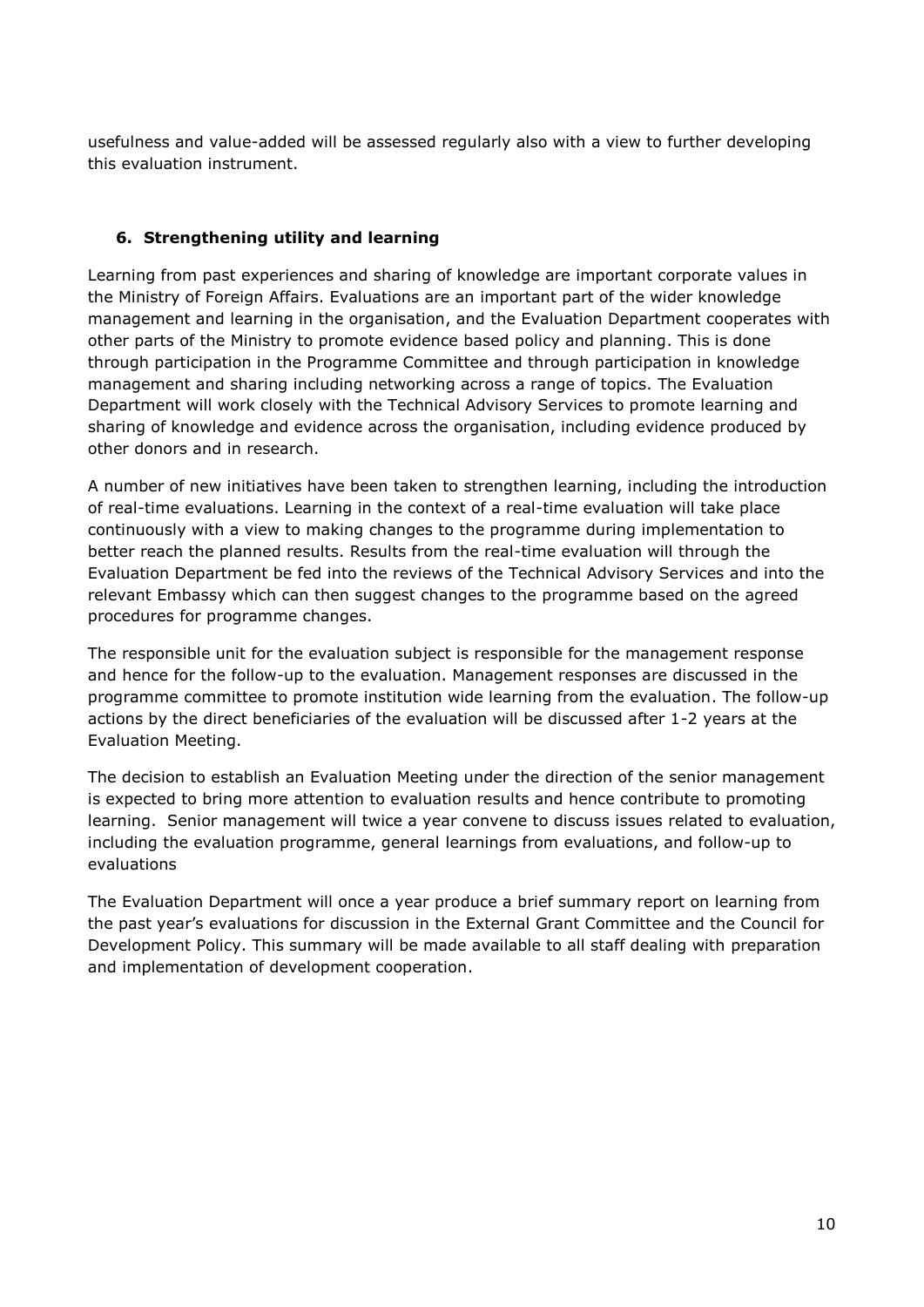Evaluations will be timed to align with policy/strategy processes and programming cycles. Evaluations will be designed and timed to ensure that evaluation results are fed directly into the strategy and programming processes to ensure fast up-take and reaction to the findings, conclusions and recommendations.

To support follow-up and learning, the Evaluation Department has the option to commission follow-ups to evaluations. This is an instrument that is specifically designed to support followup in areas where evaluability of the continued development engagement is a concern, and the focus for the follow-up evaluation will be on ensuring evaluability of the next phase by helping to define results and success.

The Evaluation Department sees itself as a part of a wider development community in Denmark consisting of a diverse group of individuals and organisations, including ministries, NGOs, universities, institutions, and companies engaged in or interested in development cooperation. The Evaluation Department engages with this community to promote evaluation evidence with a view to strengthen general knowledge of development cooperation and ensure evidence based policies and activities. To this end open public meetings regarding evaluation results and learning are conducted.

The Evaluation Department also works with the wider international development and evaluation community to strengthen use of evidence in development cooperation. Denmark is part of the OECD/DAC Evaluation Network and has strong cooperation with a string of evaluation departments, and international evaluations networks and organisations across countries. This cooperation plays an important role in a number of fields including making sure that the Danish Evaluation Department is on top of new developments in the field including use of new methodologies, organisational development, and sharing of experiences on learning, usability and up-take. Cooperation with other evaluation departments and organisations are also important to ensure that evidence produced has broader use and is shared widely.

# **7. Communication**

Strong efforts will be made to communicate evaluation evidence and recommendations in a way that it is easily accessible even to non-specialists. Communication aspects will be considered as part of the preparation of the evaluation and during the implementation with a view to ensuring that findings and conclusions can be communicated and that concrete "stories" about the successes and failures of development cooperation are brought forward.

All final evaluation reports will be made available on [www.evaluering.dk](http://www.evaluering.dk/) and as part of the Ministry of Foreign Affairs' Open Aid [www.openaid.dk](http://www.openaid.dk/) to ensure transparency and that evidence and methodologies can be checked and possibly tested. In addition, targeted products will be produced to ensure wider sharing of findings, conclusions and recommendations with the development community in the relevant countries and interested

#### **Box 6: Focus on learning in the evaluation process.**

The evaluation department has over the past year had good experiences with ensuring early up-take of evaluations findings and recommendation through good timing and design of the evaluation process. As soon as the evaluation team is ready, a workshop is organized where the initial findings and recommendations are discussed not only looking backwards, but also discussion implications for the next programme using the theory of change approach. This has been helpful in the design of new phases not least with regards to stronger and more well developed theories of change and related results frameworks – and hence strengthened evaluability.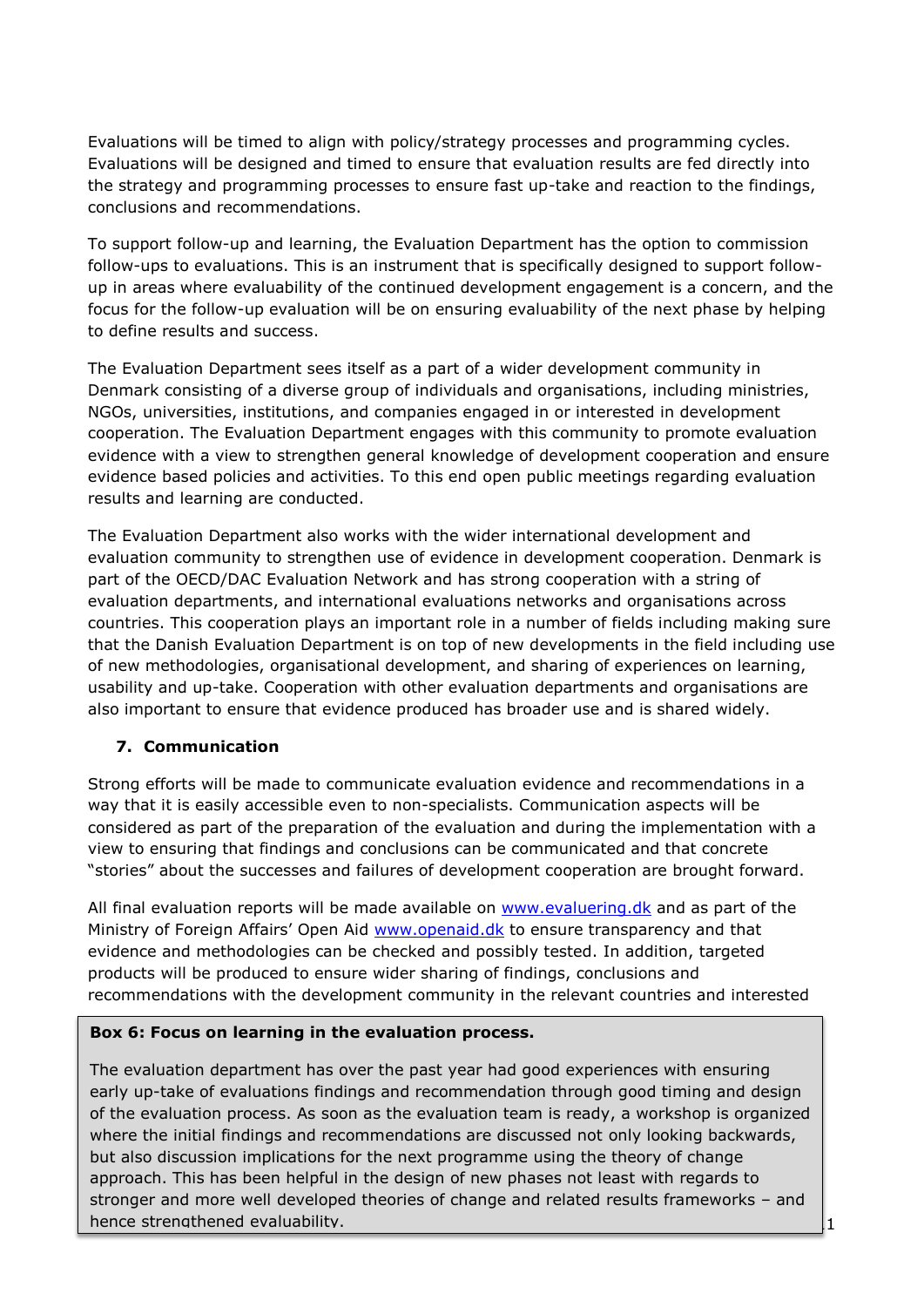people inside and outside the Ministry of Foreign Affairs, in the Parliament, and the wider public. More targeted products will be publicised on Danida's Facebook page, and information about evaluations available tweeted on relevant hash tags.

# **8. Support for strengthening of evaluation capacity in partner countries**

Evaluation is also about learning and accountability in partner countries. The new development agenda "Transforming our world: the 2030 Agenda for Sustainable Development" stresses the importance of country led review and evaluation processes, and Denmark will support capacity development to this end in a number of ways:

- Involve development partners in planning, implementation and use of concrete evaluations.
- Conduct joint evaluations with partners with partners in the lead.
- Support dedicated training of partners from developing countries though support for international training programmes.
- Support development of evaluation methodologies and their use and ensure that knowledge and evidence produced are made freely available in an easily accessible manner.

#### **9. What does success look like**

This evaluation policy will be reviewed in the Evaluation Meeting in the autumn 2017 with a view to ensuring that the policy is on its right course with regards to implementation. The outcome of this review will be included in the annual report on learning from evaluation and hence also presented to the Council for Development Policy.

In particular, the review will cover the following:

- Clarity and transparency in the conduct of evaluations through an assessment of the evaluation processes.
- Shared understanding of the priorities, usefulness and value-added of evaluations.
- Quality and utility of evaluations based on assessments of follow-up of recommendations.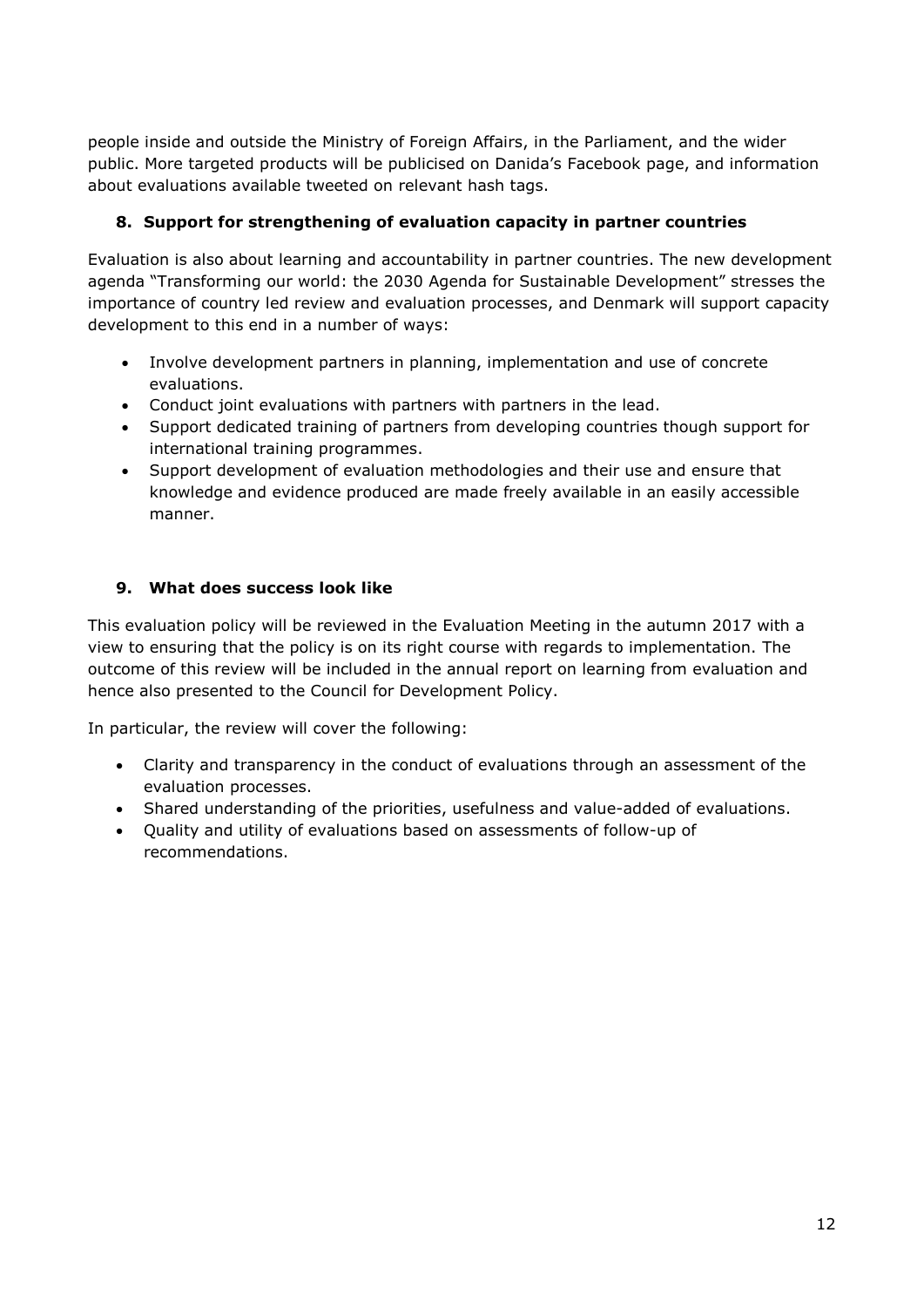# **Annex 1**

# **The evaluation process: The most important steps**